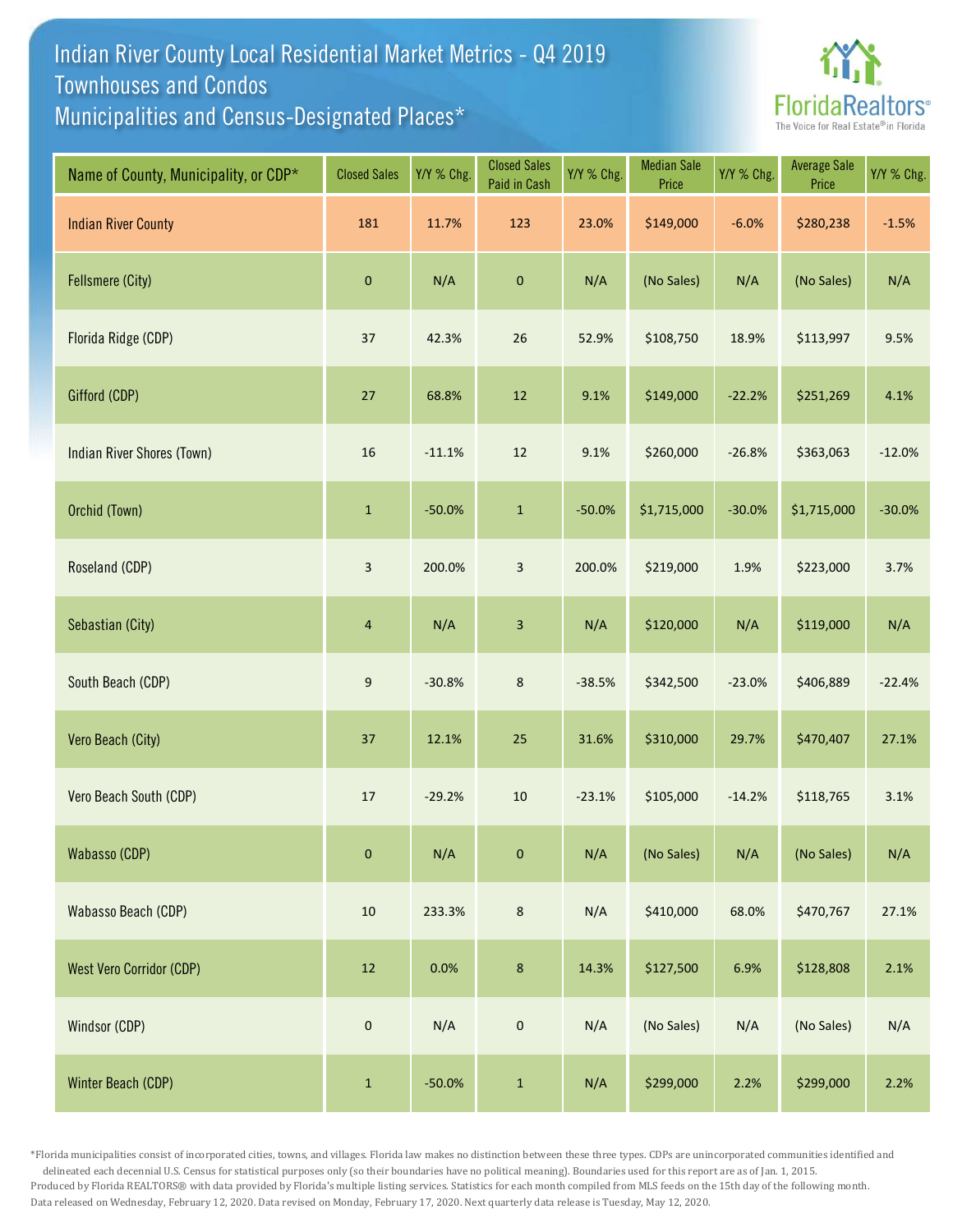## Indian River County Local Residential Market Metrics - Q4 2019 Municipalities and Census-Designated Places\* Townhouses and Condos



| Name of County, Municipality, or CDP* | <b>Dollar Volume</b> | Y/Y % Chg. | Pct. of Orig. List<br><b>Price Received</b> | Y/Y % Chg. | <b>Median Time to</b><br>Contract | Y/Y % Chg. | <b>New Listings</b> | Y/Y % Chg. |
|---------------------------------------|----------------------|------------|---------------------------------------------|------------|-----------------------------------|------------|---------------------|------------|
| <b>Indian River County</b>            | \$50.7 Million       | 10.0%      | 94.2%                                       | 0.3%       | 52 Days                           | $-27.8%$   | 336                 | 17.5%      |
| <b>Fellsmere (City)</b>               | (No Sales)           | N/A        | (No Sales)                                  | N/A        | (No Sales)                        | N/A        | 0                   | N/A        |
| Florida Ridge (CDP)                   | \$4.2 Million        | 55.9%      | 94.9%                                       | $-0.3%$    | 25 Days                           | $-63.2%$   | 80                  | 142.4%     |
| Gifford (CDP)                         | \$6.8 Million        | 75.6%      | 95.1%                                       | 2.4%       | 31 Days                           | $-78.9%$   | 34                  | 9.7%       |
| Indian River Shores (Town)            | \$5.8 Million        | $-21.8%$   | 94.4%                                       | 3.1%       | 121 Days                          | $-17.7%$   | 35                  | 25.0%      |
| Orchid (Town)                         | \$1.7 Million        | $-65.0%$   | 96.6%                                       | 2.3%       | 13 Days                           | $-91.2%$   | 4                   | 33.3%      |
| Roseland (CDP)                        | \$669,000            | 211.2%     | 98.3%                                       | 2.8%       | 12 Days                           | $-95.1%$   | $\mathsf{3}$        | 50.0%      |
| Sebastian (City)                      | \$476,000            | N/A        | 96.0%                                       | N/A        | 18 Days                           | N/A        | 5                   | 25.0%      |
| South Beach (CDP)                     | \$3.7 Million        | $-46.3%$   | 92.7%                                       | 2.2%       | 243 Days                          | 45.5%      | 16                  | $-11.1%$   |
| Vero Beach (City)                     | \$17.4 Million       | 42.5%      | 91.7%                                       | 0.0%       | 132 Days                          | 175.0%     | 63                  | $-10.0%$   |
| Vero Beach South (CDP)                | \$2.0 Million        | $-26.9%$   | 94.4%                                       | $-0.7%$    | 51 Days                           | 18.6%      | $31\,$              | $-22.5%$   |
| Wabasso (CDP)                         | (No Sales)           | N/A        | (No Sales)                                  | N/A        | (No Sales)                        | N/A        | $\mathbf{1}$        | 0.0%       |
| Wabasso Beach (CDP)                   | \$4.7 Million        | 323.5%     | 93.9%                                       | $-1.2%$    | 86 Days                           | 28.4%      | 22                  | 57.1%      |
| <b>West Vero Corridor (CDP)</b>       | \$1.5 Million        | 2.1%       | 93.4%                                       | $-2.8%$    | 50 Days                           | 100.0%     | 19                  | 18.8%      |
| Windsor (CDP)                         | (No Sales)           | N/A        | (No Sales)                                  | N/A        | (No Sales)                        | N/A        | $\mathbf 0$         | N/A        |
| Winter Beach (CDP)                    | \$299,000            | $-48.9%$   | 100.0%                                      | 1.8%       | 1 Day                             | $-99.5%$   | 3                   | N/A        |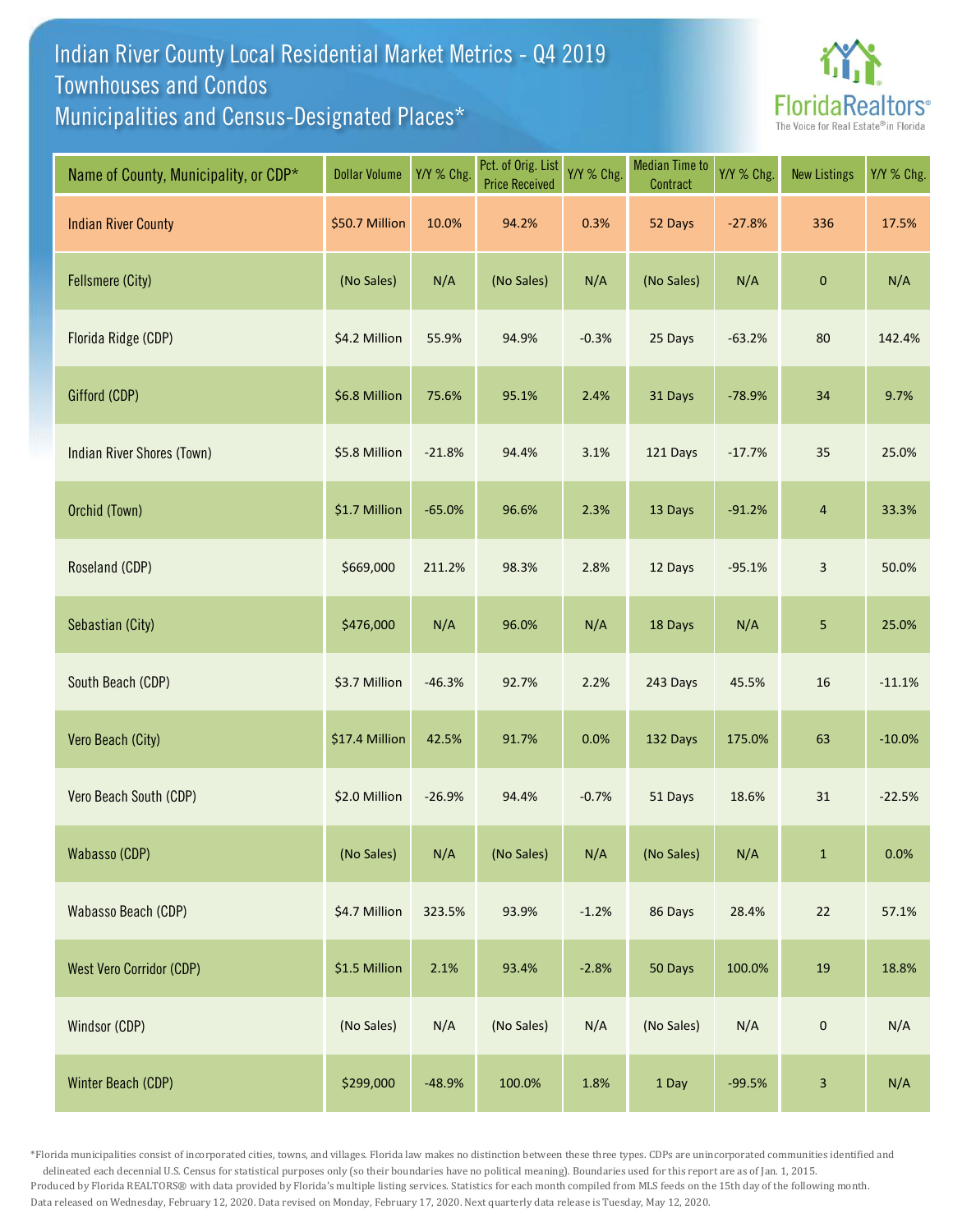## Indian River County Local Residential Market Metrics - Q4 2019 Municipalities and Census-Designated Places\* Townhouses and Condos



| Name of County, Municipality, or CDP* | <b>New Pending</b><br><b>Sales</b> | Y/Y % Chg. | Pending<br>Inventory | Y/Y % Chg. | <b>Active Inventory</b> | Y/Y % Chg. | <b>Months Supply</b><br>of Inventory | Y/Y % Chg. |
|---------------------------------------|------------------------------------|------------|----------------------|------------|-------------------------|------------|--------------------------------------|------------|
| <b>Indian River County</b>            | 185                                | 22.5%      | 82                   | 3.8%       | 539                     | 21.7%      | 7.7                                  | 13.2%      |
| Fellsmere (City)                      | $\pmb{0}$                          | N/A        | $\pmb{0}$            | N/A        | $\pmb{0}$               | N/A        | 0.0                                  | N/A        |
| Florida Ridge (CDP)                   | $37\,$                             | 32.1%      | $14\,$               | $-6.7%$    | 93                      | 138.5%     | $6.5\,$                              | 103.1%     |
| Gifford (CDP)                         | 25                                 | 56.3%      | $\overline{4}$       | $-50.0%$   | 49                      | $-3.9%$    | 5.8                                  | $-28.4%$   |
| Indian River Shores (Town)            | 19                                 | $-17.4%$   | $10\,$               | $-47.4%$   | 80                      | 23.1%      | 14.3                                 | 19.2%      |
| Orchid (Town)                         | $\mathbf 1$                        | 0.0%       | $\pmb{0}$            | $-100.0%$  | $\sqrt{7}$              | 16.7%      | 16.8                                 | 16.7%      |
| Roseland (CDP)                        | $\sqrt{2}$                         | 100.0%     | $\pmb{0}$            | N/A        | $\mathbf 1$             | $-83.3%$   | $1.2\,$                              | $-90.0%$   |
| Sebastian (City)                      | $\overline{4}$                     | 300.0%     | $\mathbf{3}$         | 200.0%     | $\mathbf 1$             | $-83.3%$   | 0.9                                  | $-88.8%$   |
| South Beach (CDP)                     | $\,$ 8 $\,$                        | $-11.1%$   | $\overline{5}$       | 66.7%      | 55                      | 17.0%      | 12.5                                 | 23.8%      |
| Vero Beach (City)                     | 34                                 | 54.5%      | 22                   | 83.3%      | 122                     | $-1.6%$    | 8.0                                  | $-10.1%$   |
| Vero Beach South (CDP)                | $19\,$                             | $-26.9%$   | $12\,$               | 9.1%       | 39                      | 18.2%      | 4.8                                  | 33.3%      |
| Wabasso (CDP)                         | $\mathbf 0$                        | N/A        | $\mathbf{0}$         | N/A        | $\overline{2}$          | 100.0%     | 24.0                                 | N/A        |
| Wabasso Beach (CDP)                   | $11\,$                             | 266.7%     | $\mathbf{1}$         | 0.0%       | 31                      | 14.8%      | 8.7                                  | 16.0%      |
| <b>West Vero Corridor (CDP)</b>       | $12\,$                             | 33.3%      | $\overline{2}$       | $-33.3%$   | $17\,$                  | 70.0%      | 3.8                                  | 58.3%      |
| Windsor (CDP)                         | $\pmb{0}$                          | N/A        | $\mathbf 0$          | N/A        | $\mathbf 0$             | N/A        | $0.0\,$                              | N/A        |
| Winter Beach (CDP)                    | $\sqrt{2}$                         | N/A        | $\,$ 1 $\,$          | N/A        | $\mathbf 1$             | N/A        | 12.0                                 | N/A        |